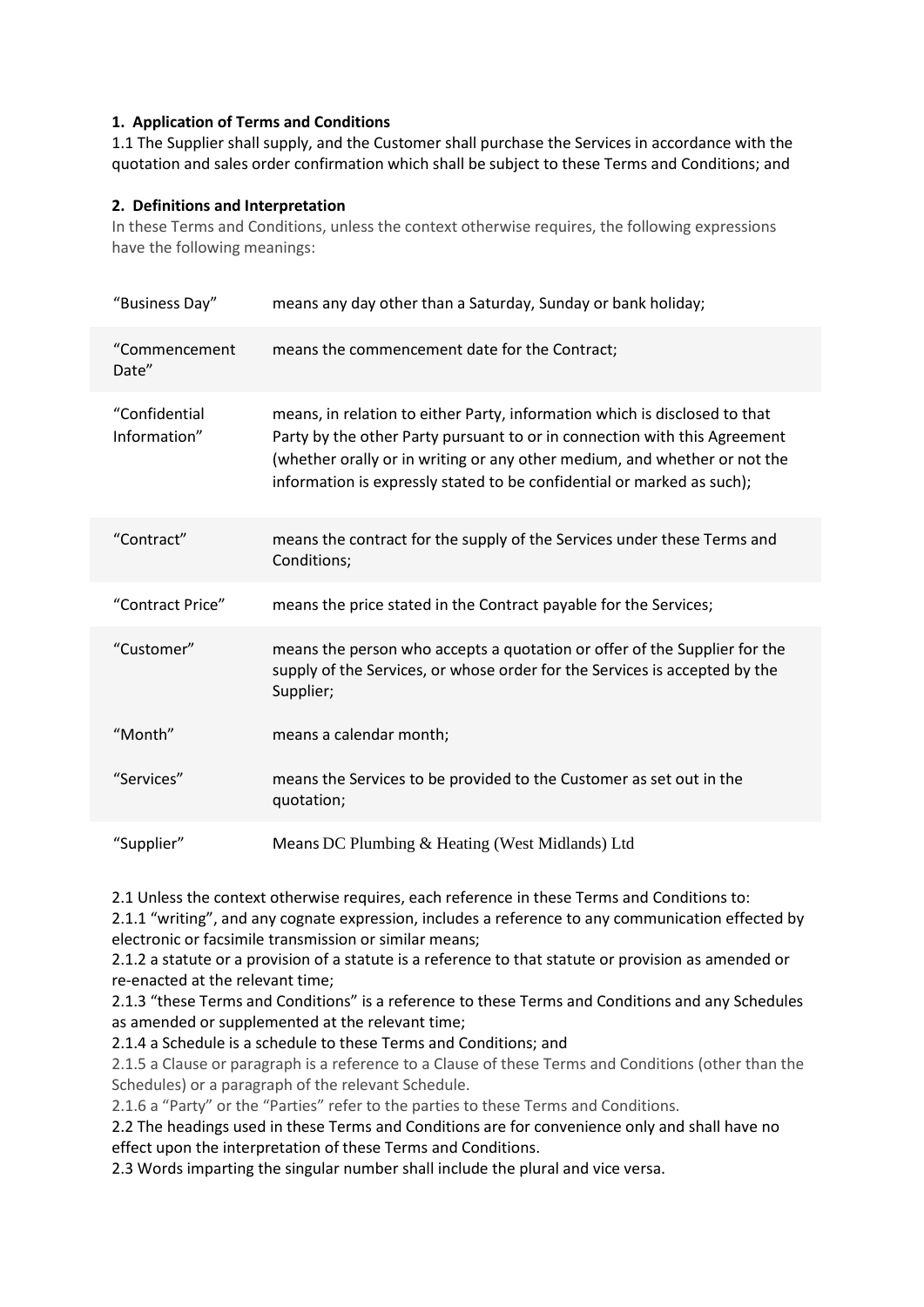2.4 References to any gender shall include the other gender.

# **3. Basis of Sale and Service**

3.1 The Supplier's employees or agents are not authorised to make any representations concerning the Services unless confirmed by the Supplier in writing. In entering into the Contract, the Customer acknowledges that it does not rely on, and waives any claim for breach of, any such representations which are not so confirmed.

3.2 No variation to these Terms and Conditions shall be binding unless agreed in writing between the authorised representatives of the Customer and the Supplier.

3.3 Sales literature, price lists and other documents issued by the Supplier in relation to the Services are subject to alteration without notice and do not constitute offers to sell which are capable of acceptance. No contract for the sale of the Services shall be binding on the Supplier unless the Supplier has issued a quotation which is expressed to be an offer to sell the Services or has accepted an order placed by the Customer by whichever is the earlier of:

3.3.1 the Supplier's written acceptance;

3.3.2 provision of the Services; or

3.3.3 the Supplier's invoice.

3.4 Any typographical, clerical or other accidental errors or omissions in any sales literature, quotation, price list, acceptance of offer, invoice or other document or information issued by the Supplier shall be subject to correction without any liability on the part of the Supplier.

### **4. The Services**

4.1 With effect from the Commencement Date the Supplier shall, in consideration of the price being paid in accordance with Clauses 5 and 6 will provide the Services expressly identified in the quotation.

4.2 The Supplier shall use its reasonable endeavours to complete its obligations under the Contract, but time will not be of the essence in the performance of such obligations.

# **5. Price**

5.1 The price for the Services shall be the price listed in the Supplier's quotation current at the date of acceptance of the Customer's order or such other price as may be agreed in writing by the Supplier and the Customer.

5.2 The Supplier reserves the right, by giving written notice to the Customer at any time before delivery or provision, to increase the price for the Services to reflect any increase in the cost to the Supplier which is due to any factor beyond the control of the Supplier (including, without limitation, any foreign exchange fluctuation, currency regulation, alteration of duties, significant increase in the costs of labour, materials or other costs of manufacture), any change in delivery dates, quantities or specifications for the Services which are requested by the Customer, or any delay caused by any instructions of the Customer or failure of the Customer to give the Supplier adequate information or instructions.

5.3 The price is exclusive of any applicable value added tax, excise, sales taxes or levies of a similar nature which are imposed or charged by any competent fiscal authority in respect of the Services, which the Customer shall be additionally liable to pay to the Supplier.

#### **6. Payment**

6.1 Subject to any special terms agreed in writing between the Customer and the Supplier, the Supplier shall invoice the Customer for the price of the Services on or at any time.

6.2 The Customer shall first pay by cleared funds 50% of the price for the Services specified in the quotation on the Commencement Date.

6.3 The Customer shall pay by cleared funds the balance of the invoice for the Services on the completion of the Services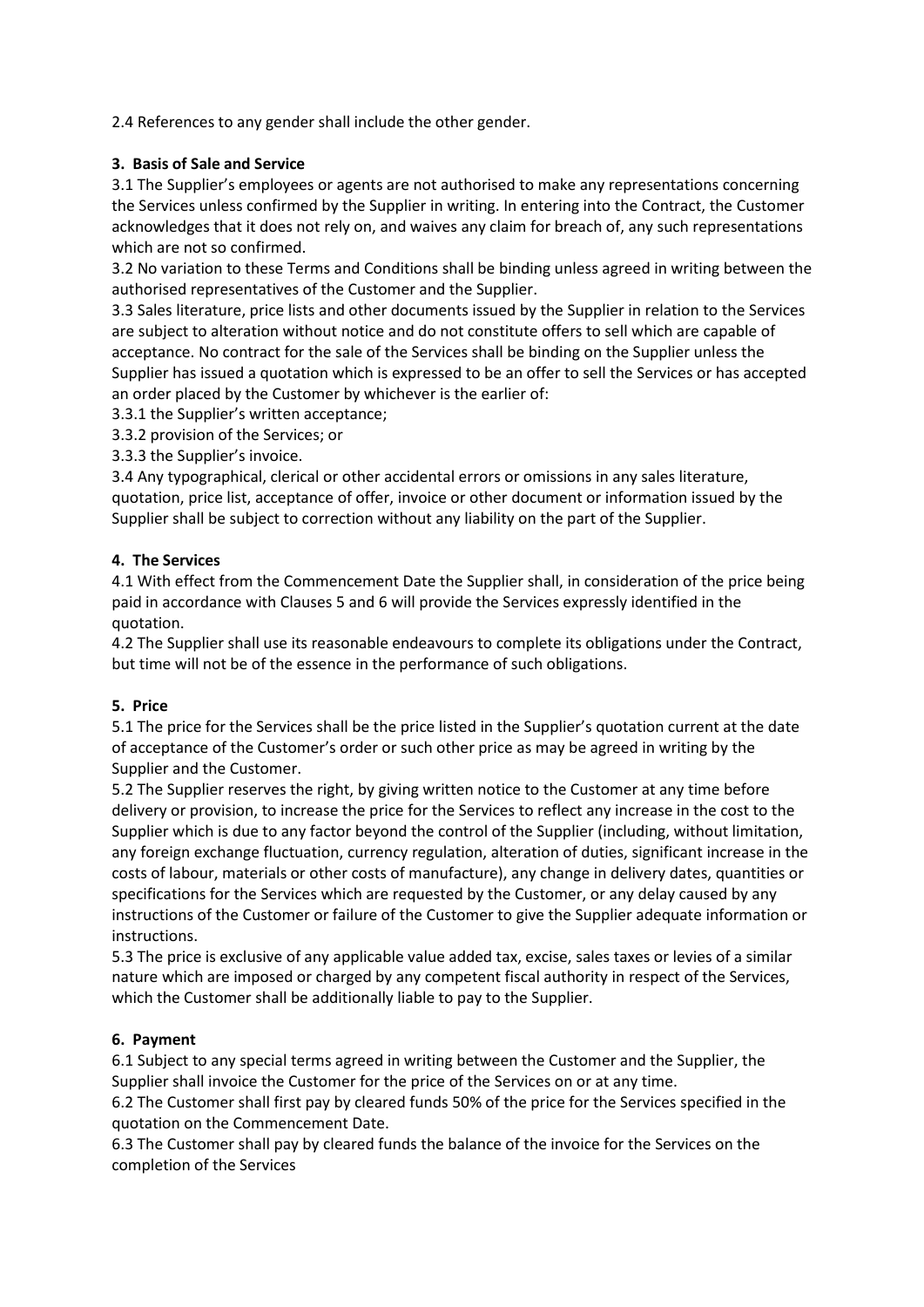6.4 The Supplier may agree in writing such credit terms between the Customer and the Supplier in respect of the Contract. Payment shall be made on the due date. The time for the payment of the price shall be of the essence of the Contract.

6.5 All payments shall be made to the Supplier as indicated on the invoice issued by the Supplier.

### **7. Performance**

7.1 With effect from the Commencement Date the Supplier shall, in consideration of the price being paid in accordance with these Terms and Conditions and the quotation provide the Services expressly identified in the quotation.

### **8. Assignment**

8.1 The Supplier may assign the Contract or any part of it to any person, firm or company without the prior consent of the Customer.

8.2 The Customer shall not be entitled to assign the Contract or any part of it without the prior written consent of the Supplier.

### **9. Customer's Default**

9.1 If the Customer fails to make any payment on the due date then, without prejudice to any other right or remedy available to the Supplier, the Supplier shall be entitled to:

9.1.1 cancel the order or suspend any further deliveries or provision of the Services to the Customer; 9.1.2 appropriate any payment made by the Customer to such of the Services (or services supplied under any other contract between the Customer and the Supplier) as the Supplier may think fit (notwithstanding any purported appropriation by the Customer); and

9.1.3 charge the Customer interest (both before and after any judgement) on the amount unpaid, at the rate of 8.5% per annum above the Bank of England base rate from time to time, until payment in full is made (a part of a month being treated as a full month for the purpose of calculating interest). 9.2 This condition applies if:

9.2.1 the Customer fails to perform or observe any of its obligations hereunder or is otherwise in breach of the Contract;

9.2.2 the Customer becomes subject to an administration order or enters into a voluntary arrangement under Parts I or VIII of the Insolvency Act 1986 or the Insolvent Partnerships Order 1994 (as amended) or (being an individual or firm) becomes bankrupt or (being a company) goes into liquidation;

9.2.3 an encumbrancer takes possession, or a receiver is appointed, of any of the property or assets of the Customer;

9.2.4 the Customer ceases, or threatens to cease, to carry on business; or

9.2.5 the Supplier reasonably apprehends that any of the events mentioned above is about to occur in relation to the Customer and notifies the Customer accordingly.

9.3 If sub-Clause 9.2 applies then, without prejudice to any other right or remedy available to the Supplier, the Supplier shall be entitled to cancel the Contract or suspend any further deliveries under the Contract without any liability to the Customer.

#### **10. Liability**

10.1 The Supplier will not by reason of any representation, implied warranty, condition or other term, or any duty at common law or under express terms of the Contract (or these Terms and Conditions), be liable for any loss of profit or any indirect, special or consequential loss, damage, costs, expenses or other claims (whether caused by the Supplier's servants or agents or otherwise) which arise out of or in connection with the supply of the Services.

10.2 All warranties, conditions and other terms implied by statute or common law (save for the conditions implied by section 12 of the Sale of Goods Act 1979) are, to the fullest extent permitted by law, excluded from the Contract.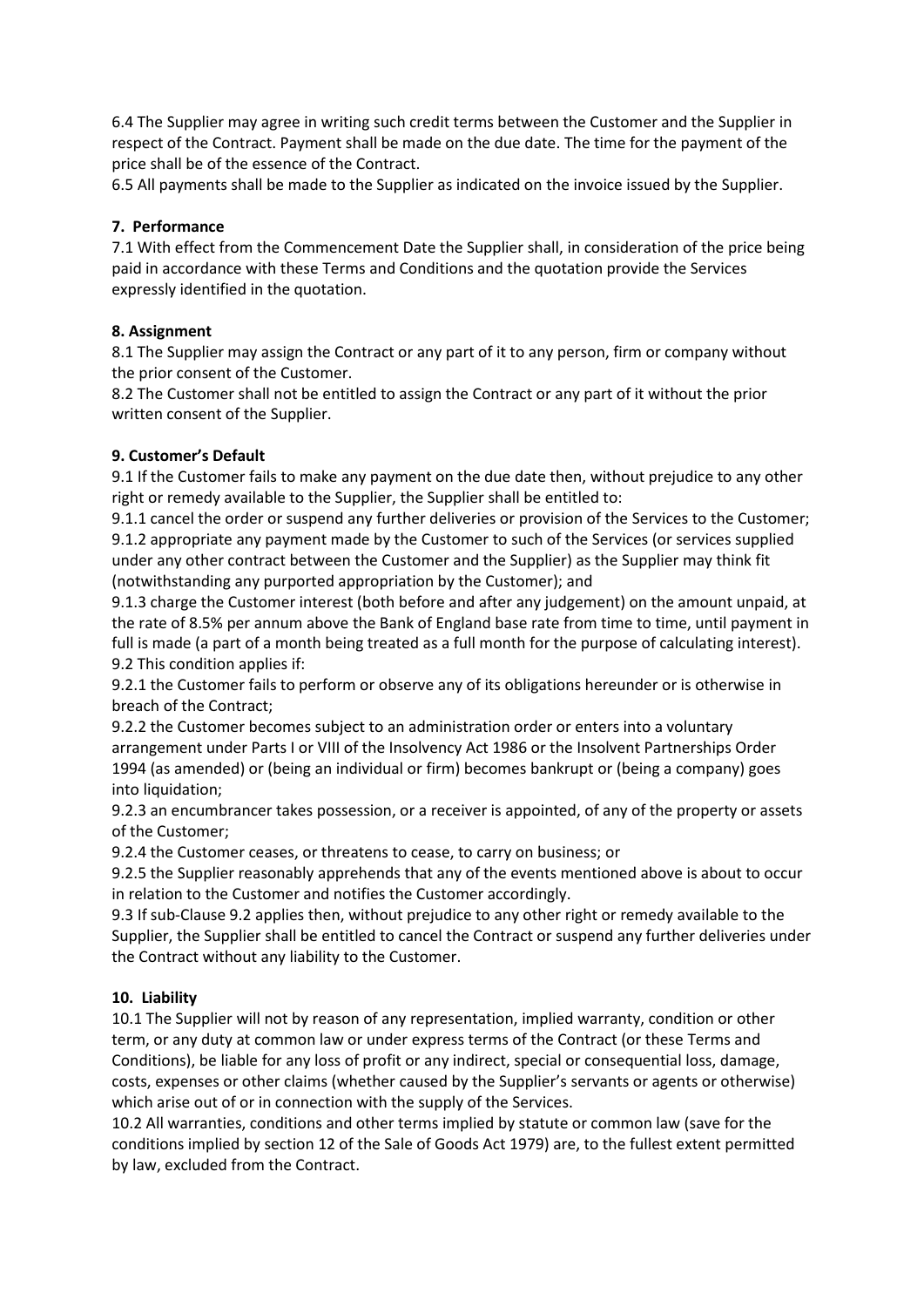10.3 The Customer shall indemnify the Supplier against all damages, costs, claims and expenses suffered by arising from loss or damage to any equipment (including that of third parties) caused by the Customer, its agents or employees.

10.4 Where the Customer consists of two or more persons such expression throughout shall mean and include such two or more persons and each or any of them. All obligations on the part of such a Customer shall be joint and several obligations of such persons.

10.5 The Supplier shall not be liable to the Customer or be deemed to be in breach of these terms and conditions by reason of any delay in performing, or any failure to perform, any of the Supplier's obligations if the delay or failure was due to any cause beyond the Supplier's reasonable control. 10.6 Nothing in these Terms and Conditions excludes or limits the liability of the Supplier:

10.6.1 for death or personal injury caused by the Supplier's negligence;

10.6.2 for any matter which it would be illegal for the Supplier to exclude or attempt to exclude its liability; or

10.6.3 for fraud or fraudulent misrepresentation.

10.7 Subject to the remaining provisions of this Clause 10:

10.7.1 8the Supplier's total liability in contract, tort (including negligence or breach of statutory duty), misrepresentation, restitution or otherwise, arising in connection with the performance or contemplated performance of the Contract shall be limited to the Contract Price; and

10.7.2 the Supplier shall not be liable to the Customer for any pure economic loss, loss of profit, loss of business, depletion of goodwill or otherwise, in each case whether direct, indirect or consequential, or any claims for consequential compensation whatsoever (howsoever caused) which

arise out of or in connection with the Contract

### **11. Confidentiality**

11.1 Each Party undertakes that, except as provided by sub-Clause 11.2 or as authorised in writing by the other Party, it shall, at all times during the continuance of the Contract and for 6 months after its termination:

11.1.1 keep confidential all Confidential Information;

11.1.2 not disclose any Confidential Information to any other person;

11.1.3 not use any Confidential Information for any purpose other than as contemplated by and subject to these Terms and Conditions and the Contract;

11.1.4 not make any copies of, record in any way or part with possession of any Confidential Information; and

11.1.5 ensure that none of its directors, officers, employees, agents or advisers does any act which, if done by that Party, would be a breach of the provisions of sub-clauses 11.1.1 to 11.1.4 above. 11.2 Either Party may:

11.2.1 disclose any Confidential Information to:

11.2.1.1 any sub-contractor or supplier of that Party;

11.2.1.2 any governmental or other authority or regulatory body; or

11.2.1.3 any employee or officer of that Party or of any of the aforementioned persons, parties or bodies; to such extent only as is necessary for the purposes contemplated by these Terms and Conditions and the Contract, or as required by law, and in each case subject to that Party first informing the person, party or body in question that the Confidential Information is confidential and (except where the disclosure is to any such body as is mentioned in sub-Clause 11.2.1.2 above or any employee or officer of any such body) obtaining and submitting to the other Party a written undertaking from the person in question, as nearly as practicable in the terms of this Clause 11, to keep the Confidential Information confidential and to use it only for the purposes for which the disclosure is made; and

11.2.2 use any Confidential Information for any purpose, or disclose it to any other person, to the extent only that it is at the date of the Contract, or at any time after that date becomes, public